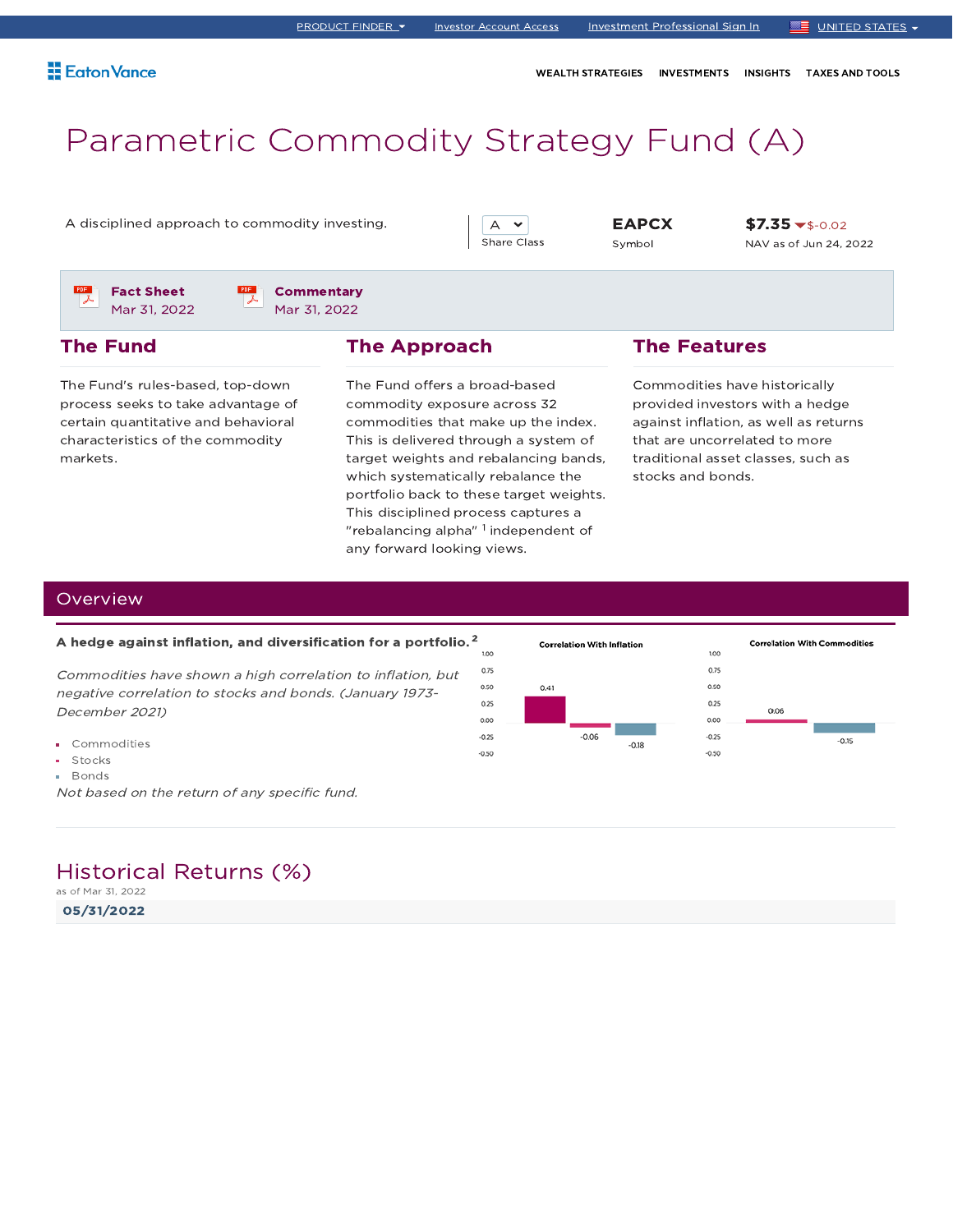





| 05/31/2022                                          |         |       |       |       |       |       |         |
|-----------------------------------------------------|---------|-------|-------|-------|-------|-------|---------|
| <b>Fund at NAV</b>                                  | 0.38    | 11.72 | 26.36 | 36.51 | 23.56 | 13.61 | 3.05    |
| <b>Fund</b>                                         | $-2.83$ | 8.06  | 22.26 | 32.11 | 22.19 | 12.85 | 2.71    |
| Bloomberg Commodity Index Total Return <sup>3</sup> | 1.52    | 14.87 | 32.74 | 41.85 | 19.81 | 10.85 | 0.86    |
| 03/31/2022                                          |         |       |       |       |       |       |         |
| <b>Fund at NAV</b>                                  | 8.47    | 22.68 | 22.68 | 47.99 | 20.76 | 12.31 | 1.75    |
| <b>Fund</b>                                         | 4.92    |       |       |       |       |       |         |
| Bloomberg Commodity Index Total Return <sup>3</sup> | 8.65    | 25.55 | 25.55 | 49.25 | 16.11 | 8.99  | $-0.70$ |

Past performance is no guarantee of future results. Investment return and principal value will fluctuate so that shares, when redeemed, may be worth more or less than their original cost. Performance is for the stated time period only; due to market volatility, the Fund's current performance may be lower or higher than quoted. Returns are historical and are calculated by determining the percentage change in net asset value (NAV) with all distributions reinvested. Returns for other classes of shares offered by the Fund are different. Performance less than or equal to one year is cumulative. Total return prior to the commencement of the class reflects returns of another Fund class. Prior returns are adjusted to reflect applicable sales charge (but were not adjusted for other expenses). If adjusted for other expenses, returns would be lower. Max Sales Charge: 5.25%.

| <b>Fund Facts</b>  |  |
|--------------------|--|
| as of May 31, 2022 |  |

| <b>Performance Inception</b> | 05/25/2011   |
|------------------------------|--------------|
| <b>Investment Objective</b>  | Total return |
| <b>Total Net Assets</b>      | \$2.7B       |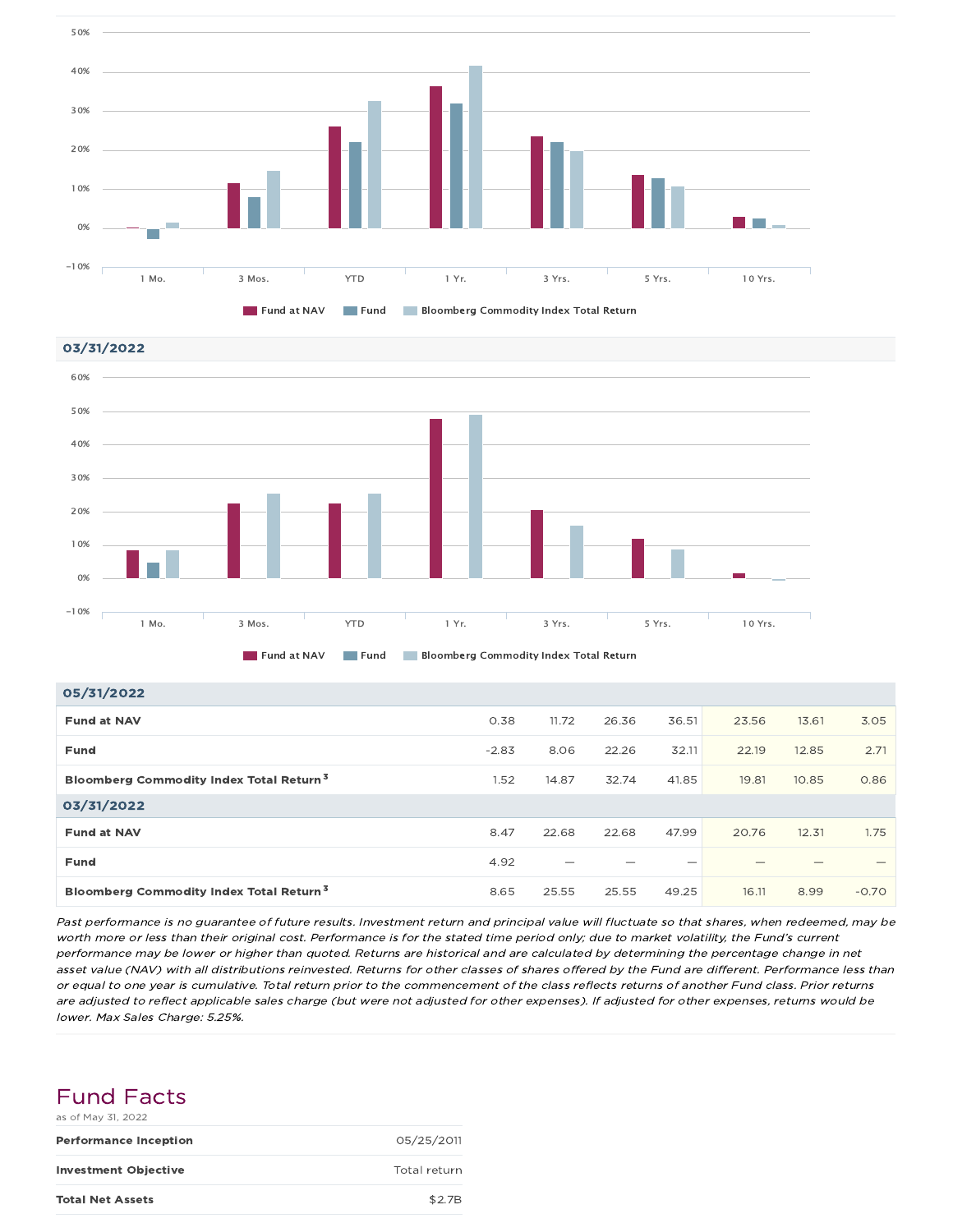| <b>Expense Ratio<sup>4</sup></b> | 0.91%     |
|----------------------------------|-----------|
| <b>CUSIP</b>                     | 277923132 |

### Morningstar Rating™

as of May 31, 2022

| <b>Time Period</b> | Rating | Funds in<br>Commodities Broad Basket<br>Category |
|--------------------|--------|--------------------------------------------------|
| Overall            | *****  | 101                                              |
| Overall            | *****  | 101                                              |
| 3 Years            | *****  | 101                                              |
| 3 Years            | *****  | 101                                              |
| 5 Years            | *****  | 85                                               |
| 5 Years            | *****  | 85                                               |
| 10 Years           | *****  | 51                                               |
| 10 Years           | *****  | 51                                               |

The Morningstar Rating™ for funds, or "star rating", is calculated for managed products (including mutual funds and exchange-traded funds) with at least a three-year history. Exchange-traded funds and open-ended mutual funds are considered a single population for comparative purposes. It is calculated based on a Morningstar Risk-Adjusted Return measure that accounts for variation in a managed product's monthly excess performance, placing more emphasis on downward variations and rewarding consistent performance. The top 10% of products in each product category receive 5 stars, the next 22.5% receive 4 stars, the next 35% receive 3 stars, the next 22.5% receive 2 stars, and the bottom 10% receive 1 star.

The Overall Morningstar Rating for a managed product is derived from a weighted average of the performance figures associated with its three-, five-, and 10-year (if applicable) Morningstar Rating metrics. The weights are: 100% three-year rating for 36-59 months of total returns, 60% five-year rating/40% three-year rating for 60-119 months of total returns, and 50% 10-year rating/30% five-year rating/20% three-year rating for 120 or more months of total returns. While the 10-year overall star rating formula seems to give the most weight to the 10-year period, the most recent three-year period actually has the greatest impact because it is included in all three rating periods. Star ratings do not reflect the effect of any applicable sales load. Hollow stars denote Morningstar Extended Performance Ratings and are considered estimates based on the performance of the fund's oldest share class, adjusted for fees and expenses.

©2022 Morningstar. All Rights Reserved. The information contained herein: (1) is proprietary to Morningstar and/or its content providers; (2) may not be copied or distributed; and (3) is not warranted to be accurate, complete or timely. Neither Morningstar nor its content providers are responsible for any damages or losses arising from any use of this information.

## Portfolio Management

| <b>Thomas C. Seto</b> | Managed Fund since inception |
|-----------------------|------------------------------|
| Gregory J. Liebl, CFA | Managed Fund since 2018      |

Portfolio profile subject to change due to active management. Percentages may not total 100% due to rounding.

### About Risk:

The value of investments held by the Fund may increase or decrease in response to economic, and financial events (whether real, expected or perceived) in the U.S. and global markets. The value of commodities investments will generally be affected by overall market movements and factors specific to a particular industry or commodity, including weather, embargoes, tariffs, or health, political, international and regulatory developments. The Fund's exposure to derivatives involves risks different from, or possibly greater than, the risks associated with investing directly in securities and other investments. Derivatives instruments can be highly volatile, result in leverage (which can increase both the risk and return potential of the Fund), and involve risks in addition to the risks of the underlying instrument on which the derivative is based, such as counterparty, correlation and liquidity risk. If a counterparty is unable to honor its commitments, the value of Fund shares may decline and/or the Fund could experience delays in the return of collateral or other assets held by the counterparty. As interest rates rise, the value of certain income investments is likely to decline. Because the Fund may invest significantly in a particular sector, the Fund share value may fluctuate more than a fund with less exposure to such sector. The Fund is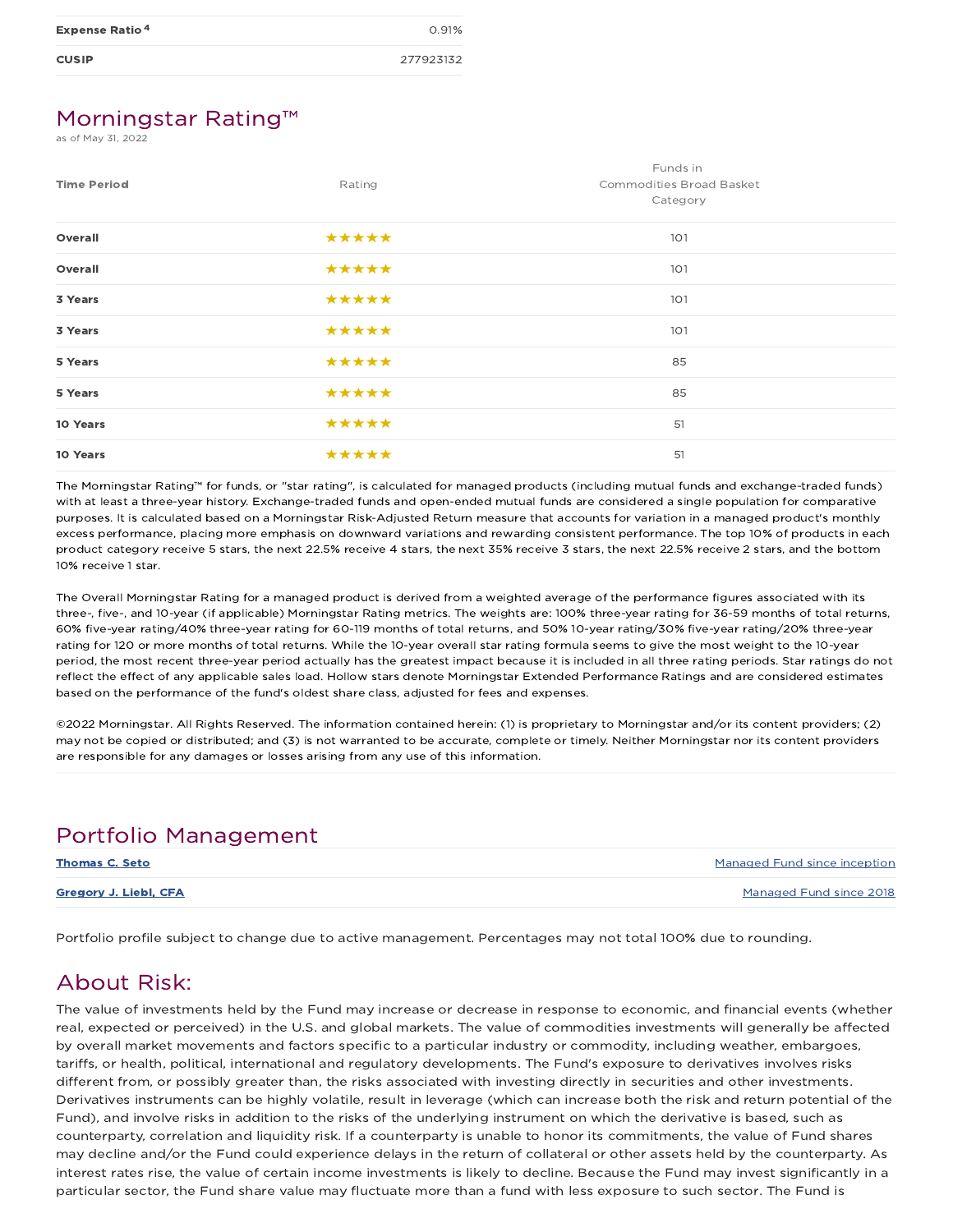exposed to liquidity risk when trading volume, lack of a market maker or trading partner, large position size, market conditions, or legal restrictions impair its ability to sell particular investments or to sell them at advantageous market prices. The sub-adviser uses proprietary investment techniques and analyses in making investment decisions for the Fund. A systematic investment process is dependent on the sub-adviser's skill in developing and maintaining that process. The impact of the coronavirus on global markets could last for an extended period and could adversely affect the Fund's performance. No fund is a complete investment program and you may lose money investing in a fund. The Fund may engage in other investment practices that may involve additional risks and you should review the **Fund prospectus** for a complete description.

1. Rebalancing alpha is the excess return generated by systematically selling outperforming assets and buying underperforming assets over multiple time periods.

2. Source: Zephyr. Inflation is represented by the Consumer Price Index. Stocks are represented by the S&P 500 Index, an unmanaged index of large-cap stocks commonly used as a measure of U.S. stock market performance. Bonds are represented by Bloomberg U.S. Government/Credit Bond Index, which measures performance of U.S. Treasuries, government-related issues and investment-grade U.S. corporate securities with a maturity greater than one year. Commodities are represented by S&P Goldman Sachs Commodity Index, a benchmark for performance of commodity markets. To review the most recent period of rising inflation, S&P Goldman Sachs Commodity Index (inception Jan. 1970) was used instead of Bloomberg Commodity Index Total Return (inception Feb. 1991) based on the longer historical record. Correlation is a measure of an investment's movement in relation to another. Correlation of 1 means investments move together in perfect lockstep.

3. Bloomberg Commodity Index Total Return is designed to provide diversified commodity exposure, with weightings based on each underlying commodity's liquidity and economic significance. Unless otherwise stated, index returns do not reflect the effect of any applicable sales charges, commissions, expenses, taxes or leverage, as applicable. It is not possible to invest directly in an index. Historical performance of the index illustrates market trends and does not represent the past or future performance of the fund. 4. Source: Fund prospectus.

### Performance

### Historical Returns (%)



03/31/2022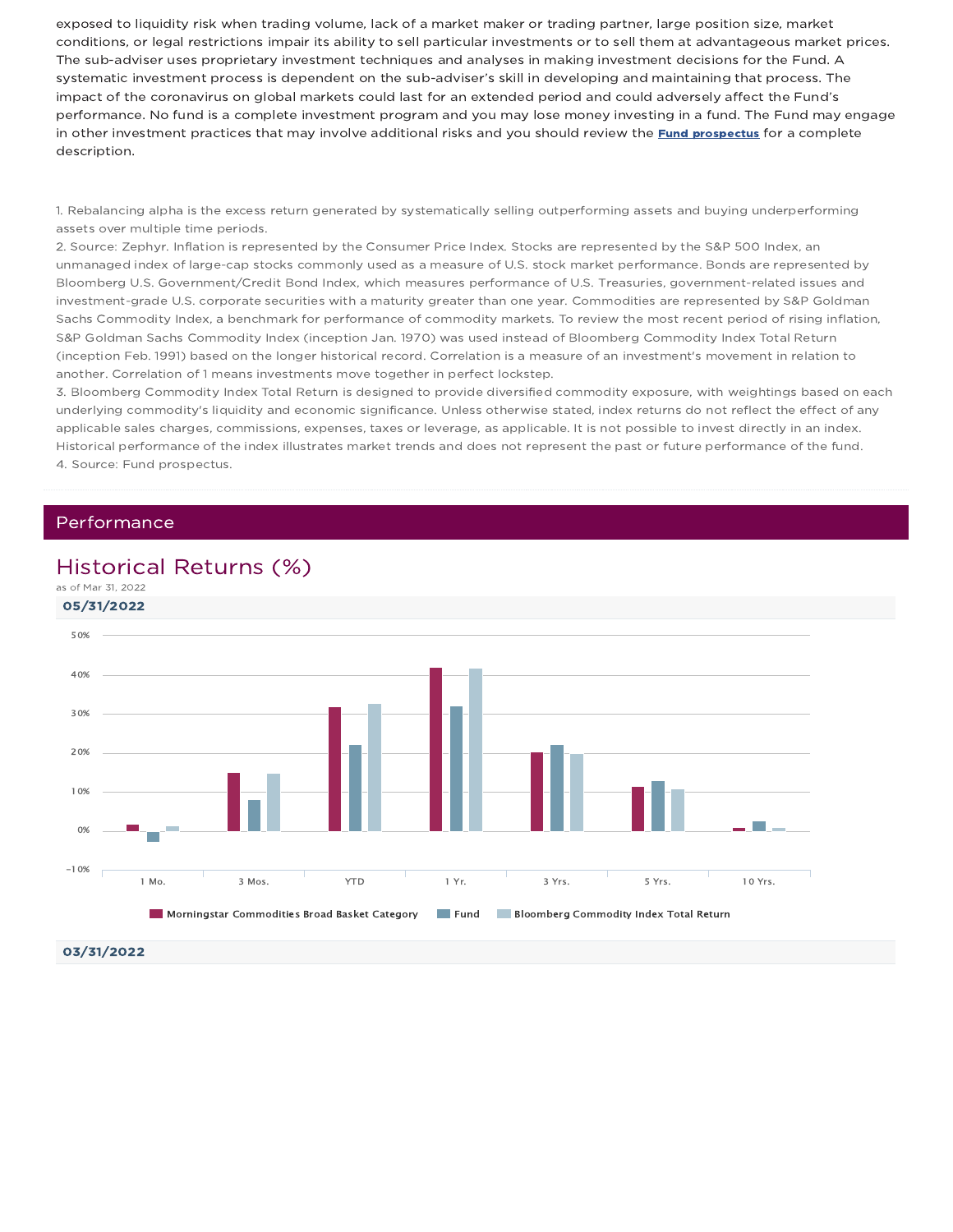

05/31/2022

| <b>US/SI/ZUZZ</b>                                          |         |       |       |       |       |       |         |
|------------------------------------------------------------|---------|-------|-------|-------|-------|-------|---------|
| Morningstar Commodities Broad Basket Category <sup>5</sup> | 1.76    | 15.09 | 31.86 | 42.12 | 20.31 | 11.50 | 1.03    |
| Fund                                                       | $-2.83$ | 8.06  | 22.26 | 32.11 | 22.19 | 12.85 | 2.71    |
| <b>Bloomberg Commodity Index Total Return<sup>3</sup></b>  | 1.52    | 14.87 | 32.74 | 41.85 | 19.81 | 10.85 | 0.86    |
| 03/31/2022                                                 |         |       |       |       |       |       |         |
| Morningstar Commodities Broad Basket Category <sup>5</sup> | 9.07    | 24.89 | 24.89 | 49.70 | 16.43 | 9.75  | $-0.66$ |
| Fund                                                       | 4.92    |       |       |       |       |       |         |
| Bloomberg Commodity Index Total Return <sup>3</sup>        | 8.65    | 25.55 | 25.55 | 49.25 | 16.11 | 8.99  | $-0.70$ |

Past performance is no guarantee of future results. Investment return and principal value will fluctuate so that shares, when redeemed, may be worth more or less than their original cost. Performance is for the stated time period only; due to market volatility, the Fund's current performance may be lower or higher than quoted. Returns are historical and are calculated by determining the percentage change in net asset value (NAV) with all distributions reinvested. Returns for other classes of shares offered by the Fund are different. Performance less than or equal to one year is cumulative. Total return prior to the commencement of the class reflects returns of another Fund class. Prior returns are adjusted to reflect applicable sales charge (but were not adjusted for other expenses). If adjusted for other expenses, returns would be lower. Max Sales Charge: 5.25%.

## Calendar Year Returns (%)

|                                                     | 2012    | 2013     | 2014     | 2015     | 2016  | 2017 | 2018     | 2019 | 2020    | 2021  |
|-----------------------------------------------------|---------|----------|----------|----------|-------|------|----------|------|---------|-------|
| <b>Fund at NAV</b>                                  | 2.05    | $-10.64$ | $-14.81$ | $-22.36$ | 13.78 | 6.70 | $-9.60$  | 9.18 | 7.73    | 29.60 |
| Bloomberg Commodity Index Total Return <sup>3</sup> | $-1.06$ | $-9.52$  | -17.01   | $-24.66$ | 11.77 | 1.70 | $-11.25$ | 7.69 | $-3.12$ | 27.11 |

### Fund Facts

| <b>Expense Ratio<sup>4</sup></b> | 0.91%      |
|----------------------------------|------------|
| <b>Performance Inception</b>     | 05/25/2011 |
| <b>Distribution Frequency</b>    | Annually   |

### Morningstar Rating™

as of May 31, 2022

| Overall            | *****  | 101                                         |
|--------------------|--------|---------------------------------------------|
| <b>Time Period</b> | Rating | <b>Commodities Broad Basket</b><br>Category |
|                    |        | Funds in                                    |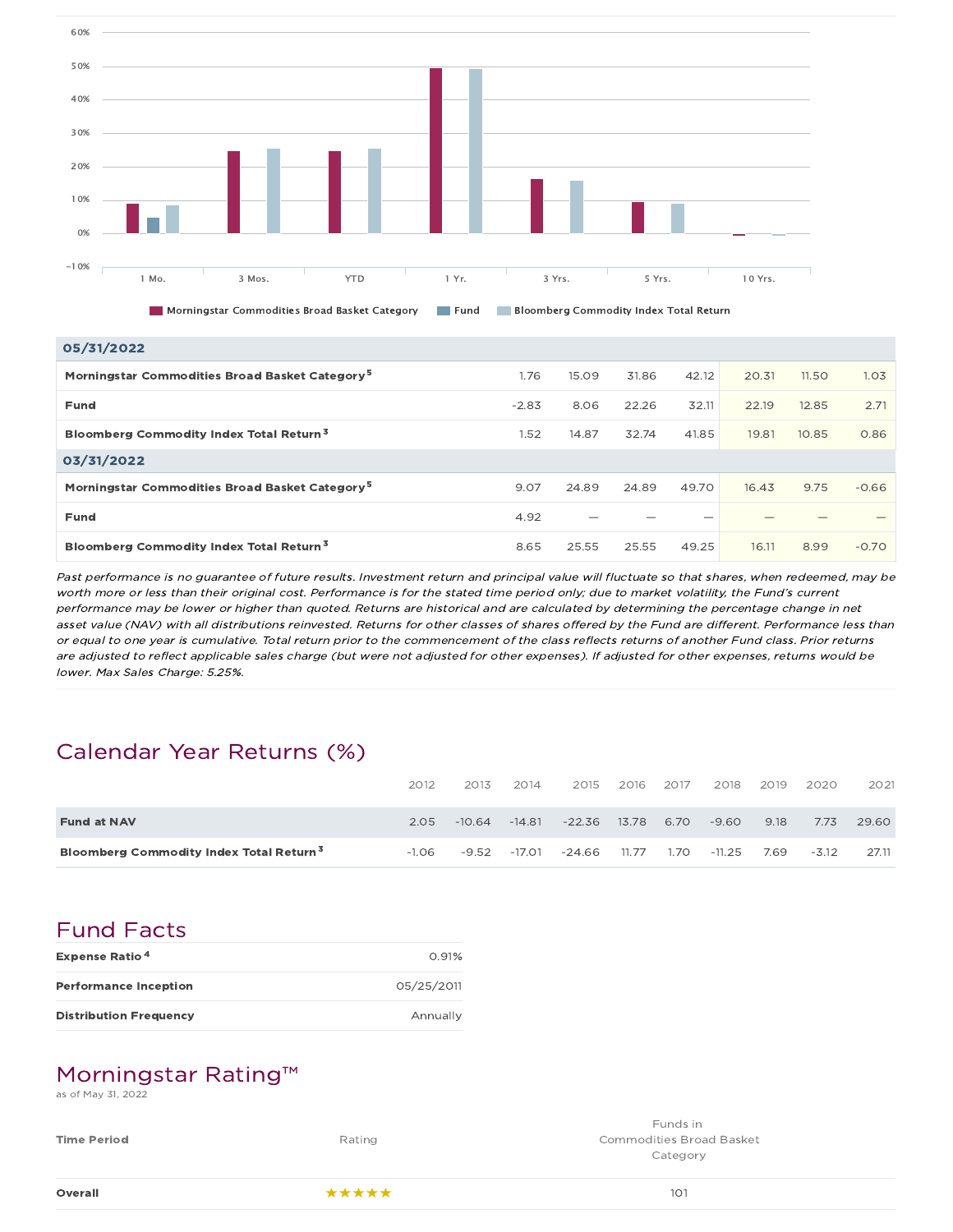|                    |        | Funds in                        |  |  |  |
|--------------------|--------|---------------------------------|--|--|--|
| <b>Time Period</b> | Rating | <b>Commodities Broad Basket</b> |  |  |  |
|                    |        | Category                        |  |  |  |
| Overall            | *****  | 101                             |  |  |  |
| 3 Years            | *****  | 101                             |  |  |  |
| 3 Years            | *****  | 101                             |  |  |  |
| 5 Years            | *****  | 85                              |  |  |  |
| 5 Years            | *****  | 85                              |  |  |  |
| 10 Years           | *****  | 51                              |  |  |  |
| 10 Years           | *****  | 51                              |  |  |  |

The Morningstar Rating™ for funds, or "star rating", is calculated for managed products (including mutual funds and exchange-traded funds) with at least a three-year history. Exchange-traded funds and open-ended mutual funds are considered a single population for comparative purposes. It is calculated based on a Morningstar Risk-Adjusted Return measure that accounts for variation in a managed product's monthly excess performance, placing more emphasis on downward variations and rewarding consistent performance. The top 10% of products in each product category receive 5 stars, the next 22.5% receive 4 stars, the next 35% receive 3 stars, the next 22.5% receive 2 stars, and the bottom 10% receive 1 star.

The Overall Morningstar Rating for a managed product is derived from a weighted average of the performance figures associated with its three-, five-, and 10-year (if applicable) Morningstar Rating metrics. The weights are: 100% three-year rating for 36-59 months of total returns, 60% five-year rating/40% three-year rating for 60-119 months of total returns, and 50% 10-year rating/30% five-year rating/20% three-year rating for 120 or more months of total returns. While the 10-year overall star rating formula seems to give the most weight to the 10-year period, the most recent three-year period actually has the greatest impact because it is included in all three rating periods. Star ratings do not reflect the effect of any applicable sales load. Hollow stars denote Morningstar Extended Performance Ratings and are considered estimates based on the performance of the fund's oldest share class, adjusted for fees and expenses.

©2022 Morningstar. All Rights Reserved. The information contained herein: (1) is proprietary to Morningstar and/or its content providers; (2) may not be copied or distributed; and (3) is not warranted to be accurate, complete or timely. Neither Morningstar nor its content providers are responsible for any damages or losses arising from any use of this information.

### NAV History

| Date         | <b>NAV</b> | NAV Change |
|--------------|------------|------------|
| Jun 24, 2022 | \$7.35     | $-$0.02$   |
| Jun 23, 2022 | \$7.37     | $-$0.19$   |
| Jun 22, 2022 | \$7.56     | $-$0.10$   |
| Jun 21, 2022 | \$7.66     | \$0.01     |
| Jun 17, 2022 | \$7.65     | $-$0.14$   |
| Jun 16, 2022 | \$7.79     | \$0.02     |
| Jun 15, 2022 | \$7.77     | \$0.05     |
| Jun 14, 2022 | \$7.72     | $-$0.15$   |
| Jun 13, 2022 | \$7.87     | $-$0.18$   |
| Jun 10, 2022 | \$8.05     | $-$0.10$   |

## Distribution History 6

| Ex-Date      | Distribution | Reinvest NAV |
|--------------|--------------|--------------|
| Dec 21, 2021 | \$0.86000    | \$6.11       |
| Dec 23, 2020 | \$0.16070    | \$5.45       |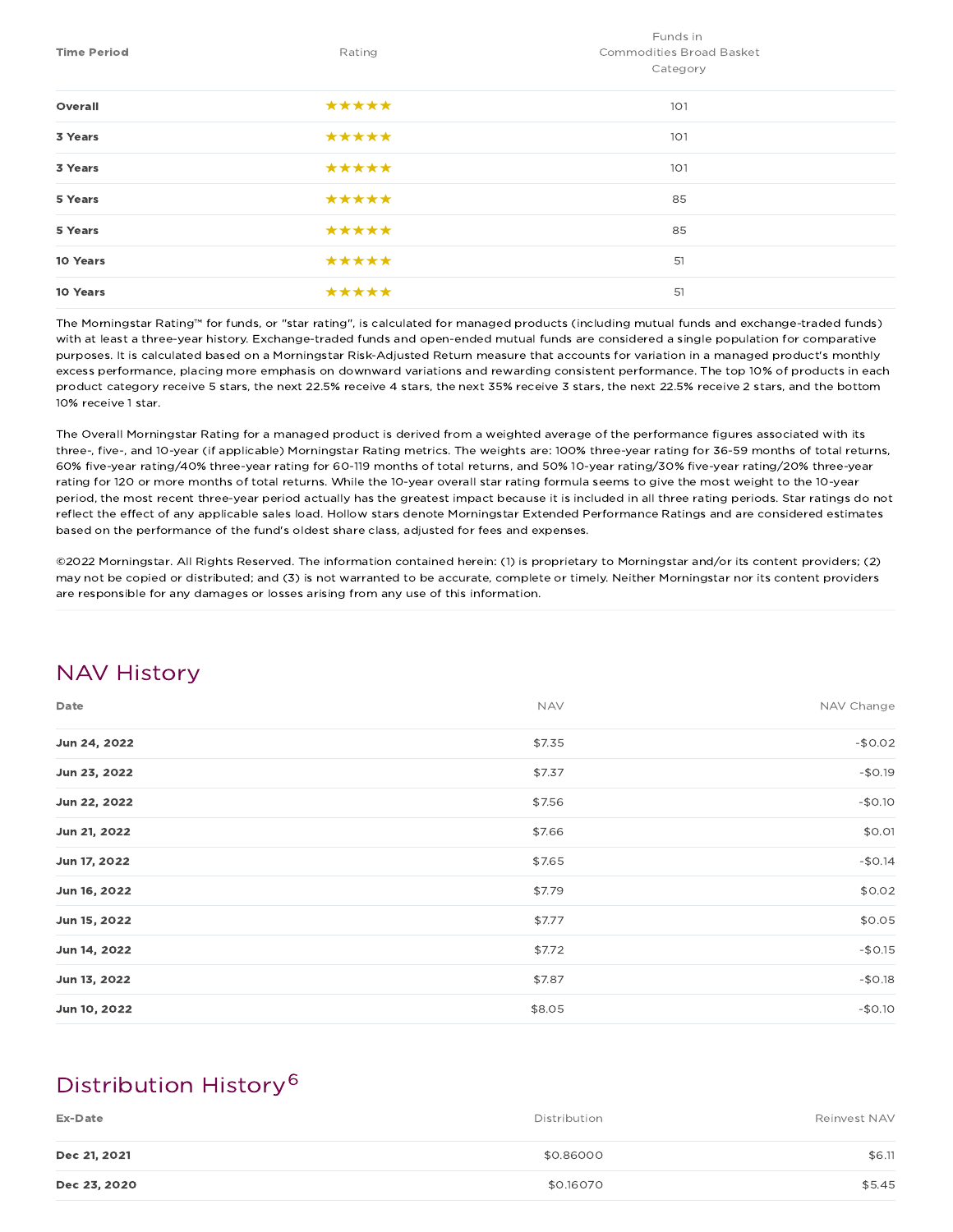| Ex-Date      | Distribution | Reinvest NAV |
|--------------|--------------|--------------|
| Dec 27, 2019 | \$0.05850    | \$5.30       |

No records in this table indicates that there has not been a distribution greater than .0001 within the past 3 years. Fund prospectus

## Capital Gain History 6

| Ex-Date      | Short-Term                                                                                                            | Long-Term | Reinvest NAV |
|--------------|-----------------------------------------------------------------------------------------------------------------------|-----------|--------------|
| Dec 23, 2020 | \$0,00510                                                                                                             |           | \$5.45       |
|              | No records in this table indicates that there has not been a capital gain greater than .0001 within the past 3 years. |           |              |

Fund prospectus

Portfolio profile subject to change due to active management. Percentages may not total 100% due to rounding.

## About Risk:

The value of investments held by the Fund may increase or decrease in response to economic, and financial events (whether real, expected or perceived) in the U.S. and global markets. The value of commodities investments will generally be affected by overall market movements and factors specific to a particular industry or commodity, including weather, embargoes, tariffs, or health, political, international and regulatory developments. The Fund's exposure to derivatives involves risks different from, or possibly greater than, the risks associated with investing directly in securities and other investments. Derivatives instruments can be highly volatile, result in leverage (which can increase both the risk and return potential of the Fund), and involve risks in addition to the risks of the underlying instrument on which the derivative is based, such as counterparty, correlation and liquidity risk. If a counterparty is unable to honor its commitments, the value of Fund shares may decline and/or the Fund could experience delays in the return of collateral or other assets held by the counterparty. As interest rates rise, the value of certain income investments is likely to decline. Because the Fund may invest significantly in a particular sector, the Fund share value may fluctuate more than a fund with less exposure to such sector. The Fund is exposed to liquidity risk when trading volume, lack of a market maker or trading partner, large position size, market conditions, or legal restrictions impair its ability to sell particular investments or to sell them at advantageous market prices. The sub-adviser uses proprietary investment techniques and analyses in making investment decisions for the Fund. A systematic investment process is dependent on the sub-adviser's skill in developing and maintaining that process. The impact of the coronavirus on global markets could last for an extended period and could adversely affect the Fund's performance. No fund is a complete investment program and you may lose money investing in a fund. The Fund may engage in other investment practices that may involve additional risks and you should review the **Fund prospectus** for a complete description.

3. Bloomberg Commodity Index Total Return is designed to provide diversified commodity exposure, with weightings based on each underlying commodity's liquidity and economic significance. Unless otherwise stated, index returns do not reflect the effect of any applicable sales charges, commissions, expenses, taxes or leverage, as applicable. It is not possible to invest directly in an index. Historical performance of the index illustrates market trends and does not represent the past or future performance of the fund. 4. Source: Fund prospectus.

5. The Morningstar Commodities Broad Basket Category includes funds that invest in a basket of commodities via owning the physical assets or derivative instruments.

6. A portion of the Fund's returns may be comprised of return of capital or short term capital gains. The Fund will determine the tax characteristics of all Fund distributions after the end of the calendar year and will provide shareholders such information at that time. Please consult your tax advisor for further information.

### Portfolio

## Portfolio Statistics

as of Mar 31, 2022

**Average Duration and Average Duration and Average Average Structure COSO yrs** 

## Commodity Exposure  $(\%)^7$

as of Mar 31, 2022

| <b>Agriculture</b> | 26.10 |
|--------------------|-------|
| Cocoa              | 1.83  |
| Coffee             | 3.57  |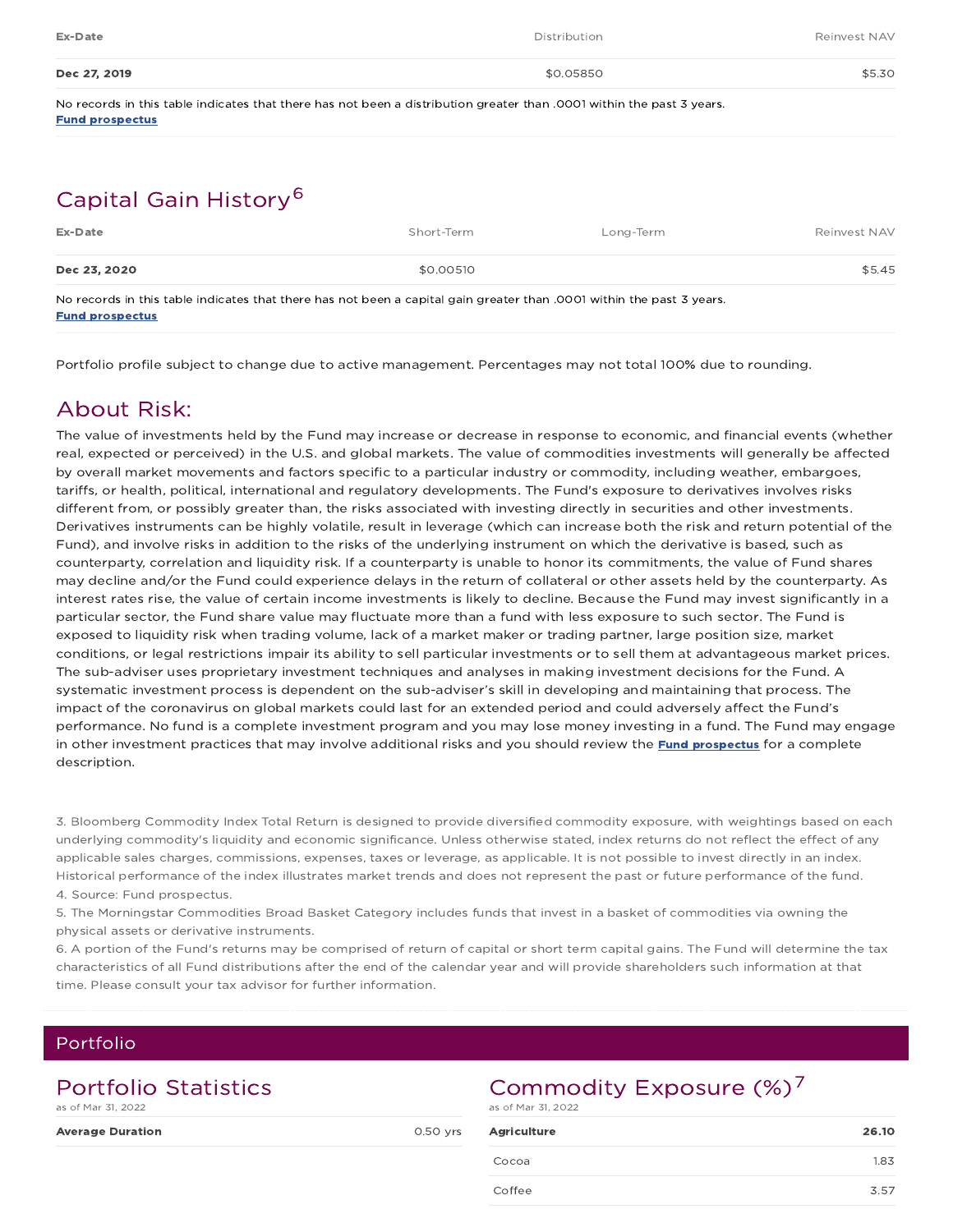| Corn                     | 3.64  |
|--------------------------|-------|
| Cotton                   | 2.10  |
| Kansas Wheat             | 0.86  |
| Robusta Coffee           | 0.94  |
| Soybean Meal             | 1.79  |
| Soybean Oil              | 3.43  |
| Soybeans                 | 3.48  |
| Sugar                    | 1.81  |
| Wheat                    | 1.76  |
| White Sugar              | 0.89  |
| Energy                   | 25.98 |
| Crude Oil-Brent          | 1.74  |
| Crude Oil-WTI            | 1.71  |
| Gas Oil                  | 3.52  |
| Heating Oil              | 3.46  |
| Natural Gas              | 8.47  |
| <b>Unleaded Gas</b>      | 7.08  |
| <b>Industrial Metals</b> | 23.74 |
| Aluminum                 | 6.73  |
| Copper                   | 3.39  |
| Lead                     | 1.89  |
| New York Copper          | 3.55  |
| Nickel                   | 3.85  |
| Tin                      | 0.89  |
| Zinc                     | 3.44  |
| Livestock                | 6.26  |
| <b>Feeder Cattle</b>     | 0.88  |
| Lean Hogs                | 1.73  |
| Live Cattle              | 3.65  |
| <b>Precious Metals</b>   | 18.00 |
| Gold                     | 7.23  |
| Palladium                | 1.81  |
| Platinum                 | 1.81  |
|                          |       |

Portfolio profile subject to change due to active management. Percentages may not total 100% due to rounding.

### About Risk:

The value of investments held by the Fund may increase or decrease in response to economic, and financial events (whether real, expected or perceived) in the U.S. and global markets. The value of commodities investments will generally be affected by overall market movements and factors specific to a particular industry or commodity, including weather, embargoes, tariffs, or health, political, international and regulatory developments. The Fund's exposure to derivatives involves risks different from, or possibly greater than, the risks associated with investing directly in securities and other investments.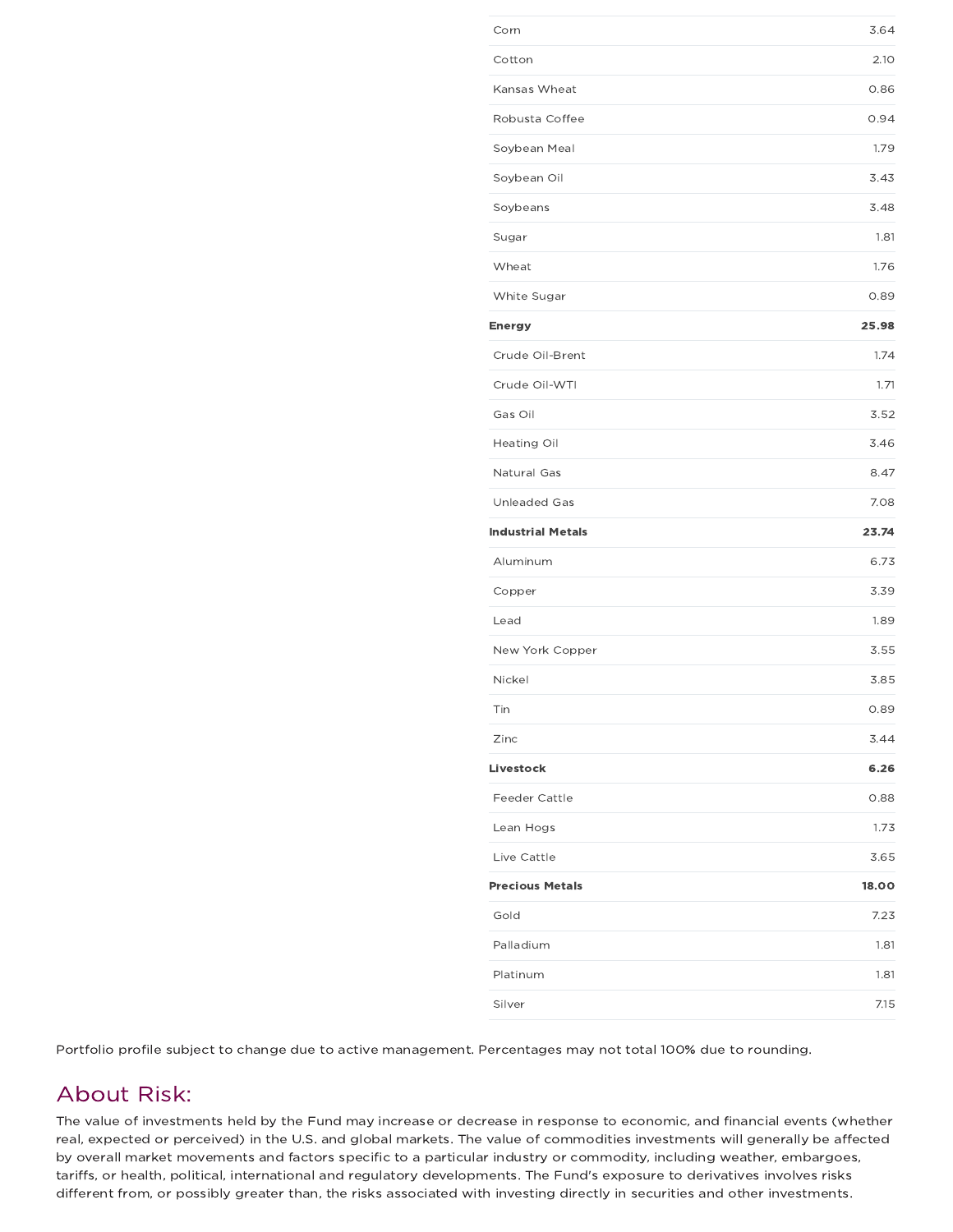Derivatives instruments can be highly volatile, result in leverage (which can increase both the risk and return potential of the Fund), and involve risks in addition to the risks of the underlying instrument on which the derivative is based, such as counterparty, correlation and liquidity risk. If a counterparty is unable to honor its commitments, the value of Fund shares may decline and/or the Fund could experience delays in the return of collateral or other assets held by the counterparty. As interest rates rise, the value of certain income investments is likely to decline. Because the Fund may invest significantly in a particular sector, the Fund share value may fluctuate more than a fund with less exposure to such sector. The Fund is exposed to liquidity risk when trading volume, lack of a market maker or trading partner, large position size, market conditions, or legal restrictions impair its ability to sell particular investments or to sell them at advantageous market prices. The sub-adviser uses proprietary investment techniques and analyses in making investment decisions for the Fund. A systematic investment process is dependent on the sub-adviser's skill in developing and maintaining that process. The impact of the coronavirus on global markets could last for an extended period and could adversely affect the Fund's performance. No fund is a complete investment program and you may lose money investing in a fund. The Fund may engage in other investment practices that may involve additional risks and you should review the Fund prospectus for a complete description.

7. Commodity Exposure reflects the Fund's net exposure to commodities through its investment in commodity-linked derivative instruments.

### Management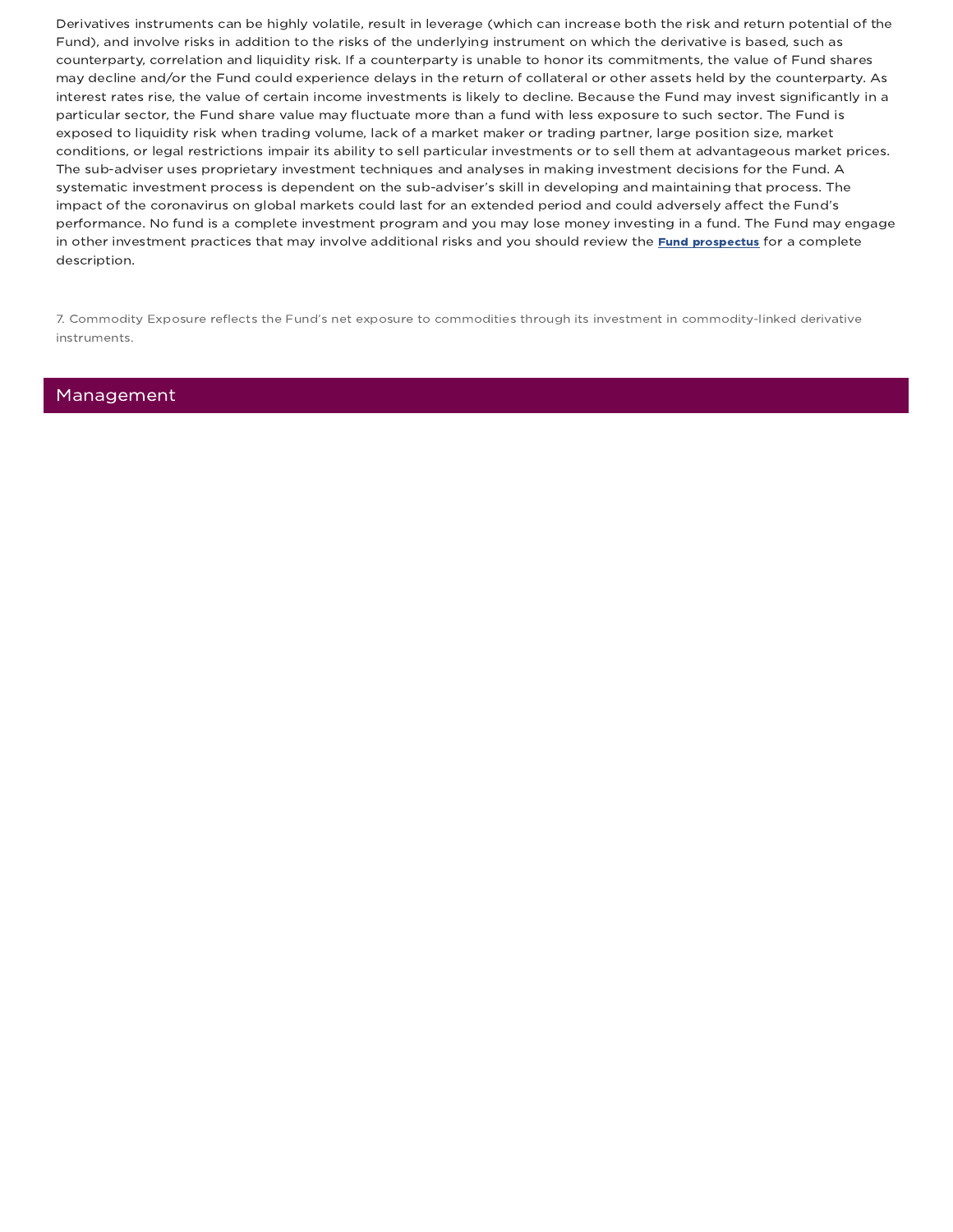

Thomas C. Seto Head of Investment Management Joined Parametric Portfolio Associates 1998

#### Biography

Thomas Seto is head of investment management with Parametric Portfolio Associates LLC, an investment adviser and majority-owned subsidiary of Eaton Vance Corp. Tom is responsible for all portfolio management and trading at the Seattle Investment Center, and is a member of the executive committee. He joined Parametric in 1998.

Tom began his career in the investment management industry in 1991. Before joining Parametric, he served as the head of U.S. equity index investments at Barclays Global Investors.

Tom earned a B.S. in electrical engineering from the University of Washington and an MBA from the University of Chicago Booth School of Business.

#### Education

- B.S. University of Washington
- M.B.A Booth School of Business, University of Chicago

#### Experience

• Managed Fund since inception

#### Other funds managed

- Parametric Dividend Income Fund
- Parametric Emerging Markets Fund
- Parametric International Equity Fund
- Parametric Tax-Managed Emerging Markets Fund
- Parametric Tax-Managed International Equity Fund
- Parametric Volatility Risk Premium Defensive Fund

#### Gregory J. Liebl, CFA Portfolio Manager Joined Parametric Portfolio Associates 2010

#### Biography

Gregory Liebl is a senior investment strategist for the Minneapolis Investment Center of Parametric Portfolio Associates LLC, an investment adviser and majority-owned subsidiary of Eaton Vance Corp. He supports Parametric's systematic alpha strategies and holds investment responsibilities for the firm's commodity strategy. He joined Parametric in 2010.

Greg began his career in the investment management industry in 2010 with The Clifton Group (acquired by Parametric in 2012). Previously, he was an assistant portfolio manager with the firm in the areas of risk and exposure management and customized implementation solutions.

Greg earned a B.S. from North Dakota State University. He is a CFA charterholder and a member of the CFA Society of Minnesota.

#### Education

B.S. North Dakota State University

#### Experience

Managed Fund since 2018

### Literature

### Literature

Fact Sheet

Download - Last updated: Mar 31, 2022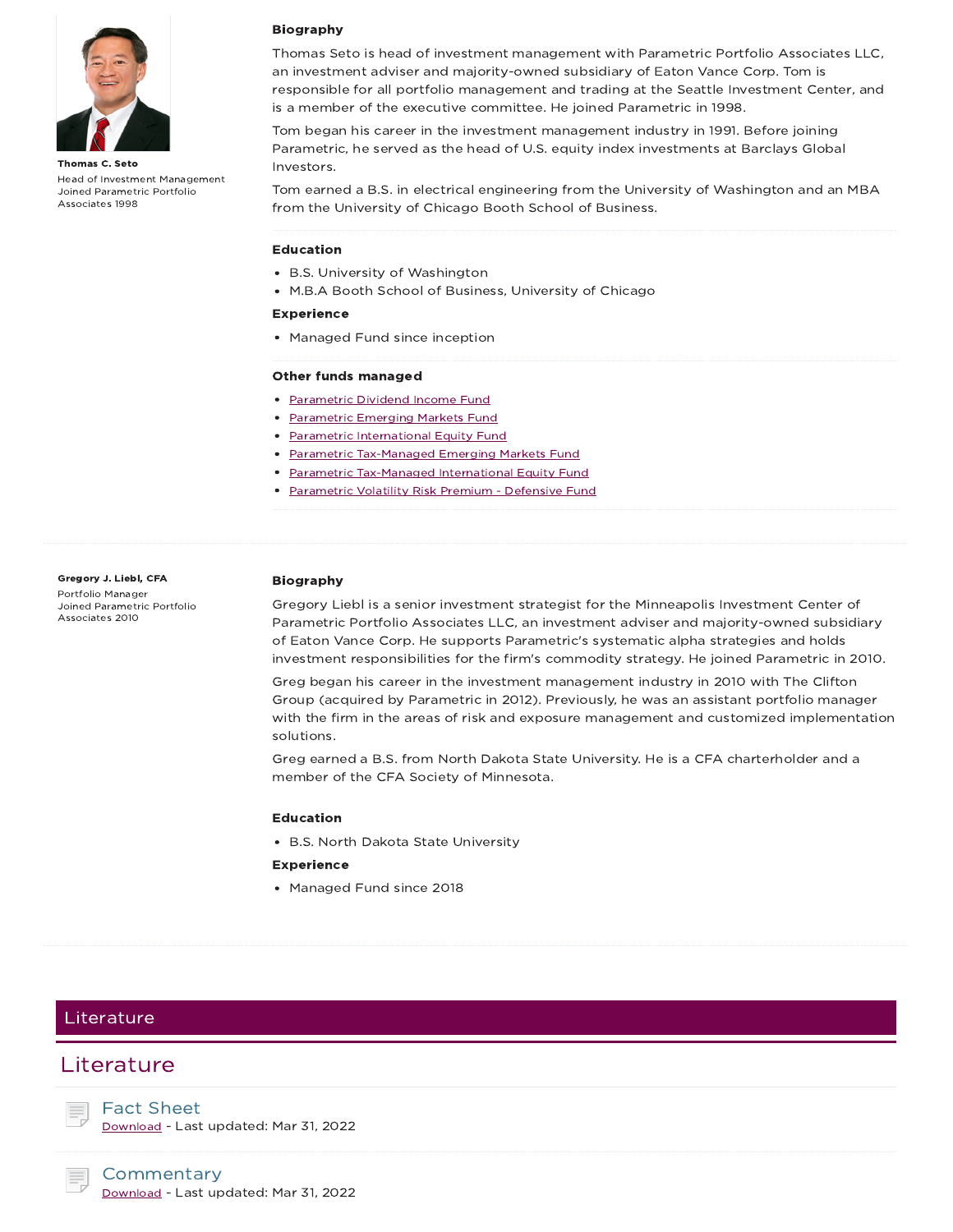| Report of Organizational Actions Affecting Basis of Securities<br>Download - Last updated: Dec 31, 2012 |
|---------------------------------------------------------------------------------------------------------|
| <b>Annual Report</b><br>Download - Last updated: Dec 31, 2021                                           |
| <b>Full Prospectus</b><br>Download - Last updated: Apr 30, 2022                                         |
| <b>Parametric Commodity Strategy Holdings</b><br>Download - Last updated: Apr 30, 2022                  |
| Q1 Holdings<br>Download - Last updated: Mar 31, 2022                                                    |
| Q3 Holdings<br>Download - Last updated: Sep 30, 2021                                                    |
| <b>Holdings - Form N-PORT</b><br>Download                                                               |
| <b>SAI</b><br>Download - Last updated: Apr 30, 2022                                                     |
| <b>Semi-Annual Report</b><br>Download - Last updated: Jun 30, 2021                                      |
| <b>Summary Prospectus</b><br>Download - Last updated: May 1, 2022                                       |
|                                                                                                         |

## **H** Eaton Vance

in  $y = \theta$ 



**HEADQUARTERS** Two International Place Boston, MA 02110

#### **Investments**

Eaton Vance Funds

Parametric Funds

Calvert Funds

#### **Insights**

Advisory Blog

Monthly Market Monitor

Market Update Events

### Taxes & Tools

Investment Tax Center Tax Information

Investment Tax Calculator

#### **Resources**

Forms & E-Delivery Mutual Funds & Abandoned Property DST Vision